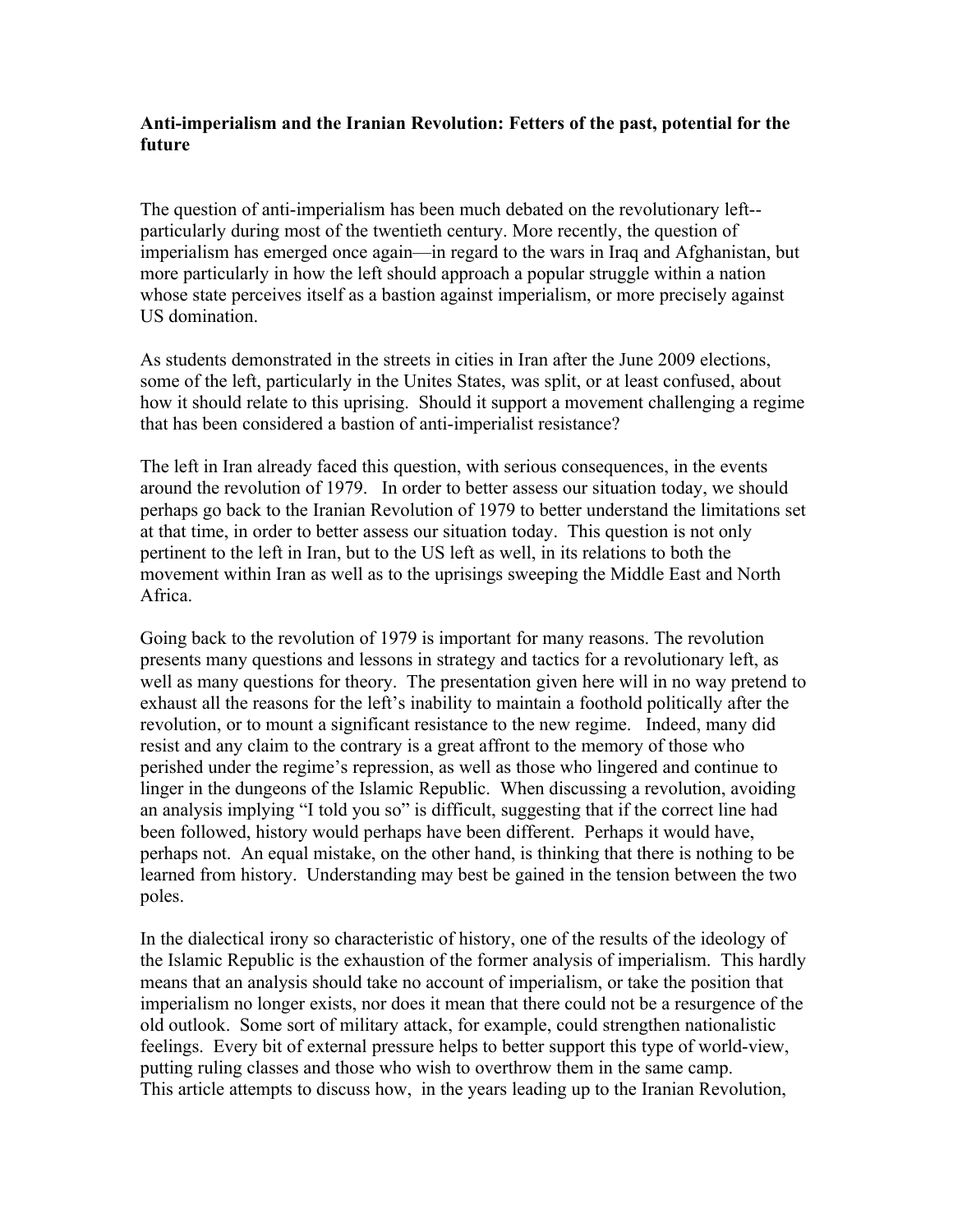objective and subjective factors contributed to the development of an ideology that was an amalgam of socialism, nationalism, and religious imagery which can broadly be described as a form of *third-world populism*. The contention here is that the struggle against imperialism so dominated political discourse in the two decades leading up to the revolution that it, in many ways, became a fetter on the struggle for socialism. The struggle against imperialism became so much the dominant hegemonic discourse in the years before the revolution that, when the revolution did come, the left found itself faced with new problems in the face of which it was impotent. The intent here is not to give the impression that this is the whole story; it was merely one, albeit a very significant, part of the story. To quote Val Moghadam, "…it became clear that two strategic mistakes had been committed: namely, neglect of the question of democracy, and underestimation of the power of the Islamic clergy. It is now widely accepted that this blind spot was due to an inordinate emphasis on the anti-imperialist struggle and an almost mechanical application of the dependency paradigm."<sup>[1](#page-10-0)</sup> This is the starting point.

A number of significant factors can be identified in the demise of the left during the revolution; the extreme repression unleashed by the new regime almost immediately after it gained some foothold was certainly one of them. But repression alone doesn't explain much. And the establishment of the Islamic Republic was not a unitary affair that happened over night, but a process, one which included the incorporation as well as the repression of elements of the left opposition to the shah's dictatorship.

The *ideology* of anti-imperialism, and the particular variant of Third Worldist populism as developed in Iran, is part of what can generally be referred to as the *anti-imperialist paradigm*. This developed into the dominant hegemonic discourse in the years preceding and during the Iranian Revolution. Regardless of its place on the political spectrum, almost every political group participating in the struggle against the dictatorship saw that struggle primarily through this lens. Thus, however they interpreted the struggle, by making anti-imperialism the primary contradiction to be resolved, the political groups provided a unifying factor, a true hegemonic ideology that could bring all the forces of opposition under an umbrella and revolt against the shah's dictatorship. Thus the antiimperialist paradigm was at once a great strength and a weakness of the revolution. Taking this into account helps to provide a better understanding of the course of the revolution; instead of seeing it as a revolutionary push, followed by a counterrevolutionary repression, as two successive moments, we can instead see it as a more mixed dialectical process. In other words, elements of the counter-revolution were contained *within* the revolution itself.

The debate over the understanding of imperialism and the struggle against it is nothing new, and indeed it found its clearest classical expression in the debates between Rosa Luxemburg and V.I. Lenin over the so-called "National Question." These debates are still with us, and in many ways the current confusion in relating to contemporary struggles in many countries reflects this. A return to the classical theoretical debates is not our purpose here, but they should be mentioned. In the early  $20<sup>th</sup>$  century, an ideology of antiimperialism had not yet developed It is important to distinguish between antiimperialism, meaning just any conception of imperialism and the expression of the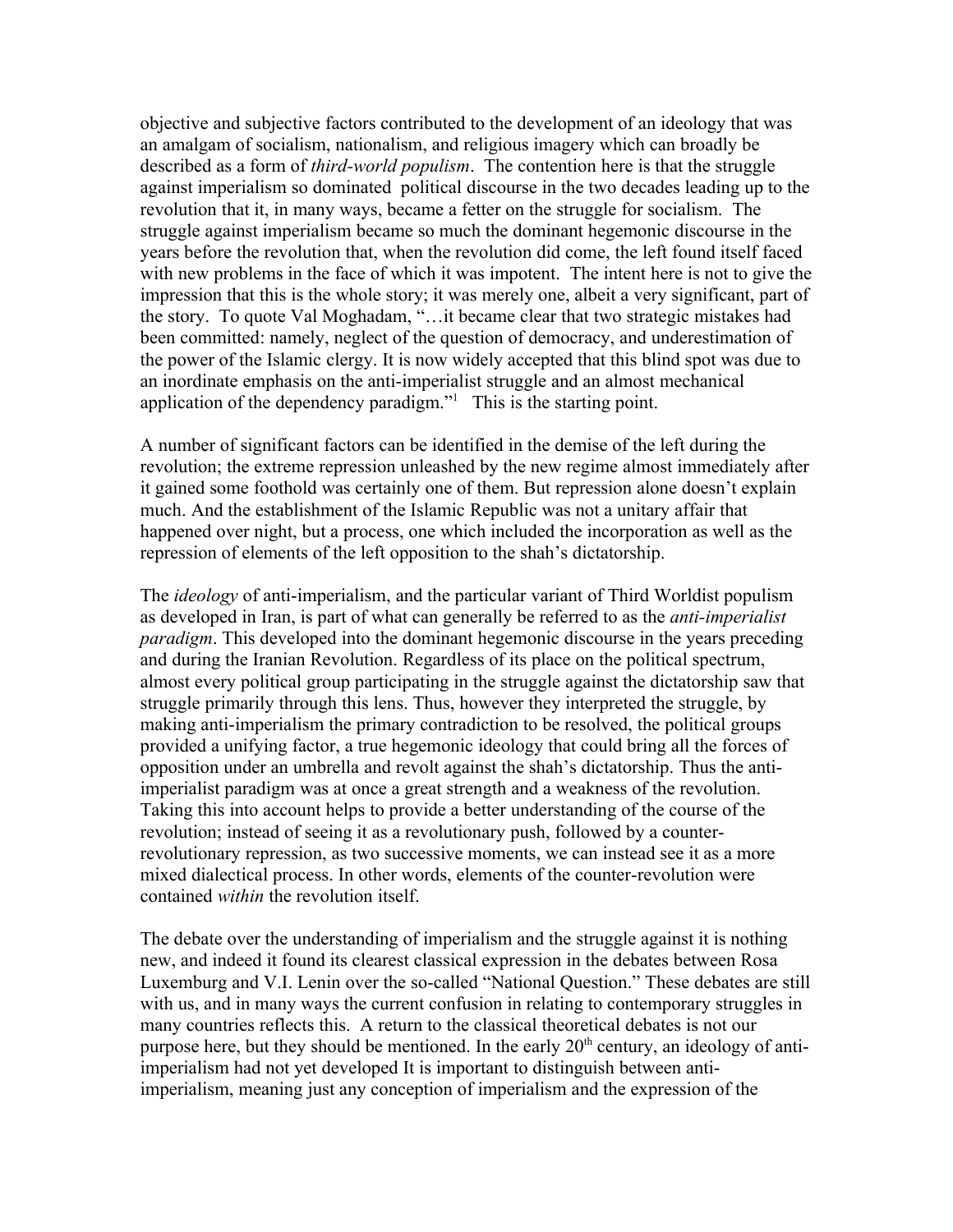struggle against it, and what has developed into an ideology. By ideology, I mean its classical negative conception; a theoretical understanding, which blurs or masks the real conflicts lying beneath the world we live in (particularly the conflict between classes). Like any ideology, it mystifies the world and obscures the "hidden" reality. The ideology of anti-imperialism, as it developed for the greater part of the  $20<sup>th</sup>$  century and found its expression in what has been called "Third World populism," plays exactly this role and serves this function. The clearest definition of this ideology is perhaps best explained by Asef Bayat:

By "Third Worldist populism", here, I mean an analytical and ideological framework which represents a blend of nationalism, radicalism, anti-"dependencia", anti-industrialism, and somehow anti-capitalism. This perspective blames the general "underdevelopment" of the Third World nations wholly on the fact of their (economic, political and especially cultural) dependence on the Western countries. The radical intellectuals of the Third World in the post-war period seemed to cling to this ideological perspective, although they perhaps differed from each other in terms of the degree of their adherence to the defining elements, i.e. anti-industrialism, anti-capitalism, etc.<sup>[2](#page-10-1)</sup>

He goes on to say:

The implication of this paradigm for the struggle against domination of the center is a strategy of national unity, i.e., the unity of all classes in a given Third World country including the workers, the peasants, the poor, the students, the old and new middle classes and the "national bourgeoisie". This strategy implies that the "national" classes, with different and often contradictory interests, should be united to form a national alliance against imperialism. However, within such an alliance, the political and economic interests of the subordinated classes are often compromised and sacrificed to the benefit of the dominant ones (e.g. workers are not to go on strike against their capitalist "allies", or intellectuals are not to criticize their national ruling parties, etc.). The influential dependency paradigm is partly responsible for the nationalism and Third Worldist populism of the radical intellectuals and the political leaders of the developing countries.[3](#page-10-2)

If, in the middle of the last century, anti-imperialism had some reality and some validity as a step towards socialism (and I say this only hypothetically) today it most fully serves an ideological function. This ideology has been shown to have reactionary consequences. The experience of the Iranian Revolution proves to be the greatest historical example of this. In our contemporary situation, we see this in the support that some factions of the Left have shown towards petit-bourgeois dictators and authoritarian regimes purely on the basis of the latter's stance against the imperialist west.<sup>[4](#page-10-3)</sup> This has become clearest in the support of some elements, not only for the Islamic Republic, or Hugo Chavez, but also for Muammar Qaddafi! Marx once said that history repeats itself "first as tragedy, then as farce." If the experience of the Iranian Revolution is a tragedy, as indeed it is, the current support for populist regimes under the banner of anti-imperialism is a great farce. We digress for a moment to briefly explain why the Iranian Revolution is such an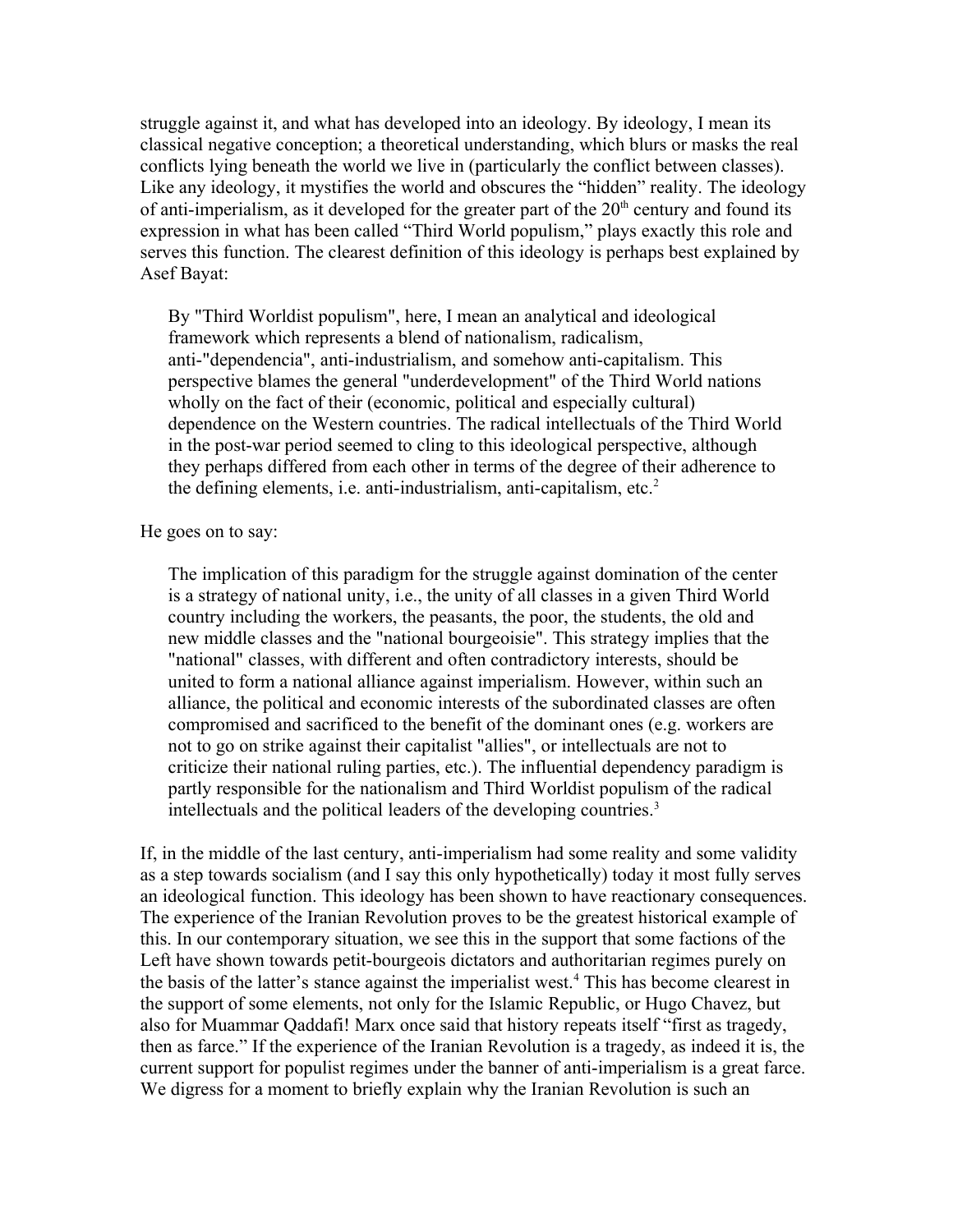important case for understanding Third World populism and the ideology of antiimperialism in general. The Iranian Revolution is exemplary because it reflects many of the great paradoxes of capitalist modernity. Its very occurrence posed a challenge to many paradigms held at the time about revolution in general. Many of these challenges were not the ones people imagined or expected, and this is often still the case.

Fred Halliday, in a talk in February 2009, described the Iranian revolution as "the first truly modern revolution."[5](#page-10-4) Now this formulation may indeed raise some eyebrows, but there is some truth to it. For many, various  $20<sup>th</sup>$  century revolutions had presented a challenge to Marx's theories of revolution. And for those who choose to take this view, the Iranian Revolution is often the case they invoke. Most revolutions of the  $20<sup>th</sup>$  century were not spearheaded or carried out by the industrial proletariat, but had their social base in the peasantry. Quite the contrary, in the Iranian Revolution what remained of the peasantry played almost no role.<sup>[6](#page-10-5)</sup> The death knell of the dictatorship was sung by the general strike of 1978, particularly the involvement of oil workers that bought the regime to its knees.

This presents us with a paradox. A revolution, very modern in one respect, brings into power a theocracy. It is this paradox, which I believe is what perplexes analysts and which obscures both the real nature of the revolution and the nature of the state it produced. It poses a much-debated question about social revolutions, namely: why do revolutions produce authoritarian regimes? I believe, however, that the question is more complicated than that and the question itself obscures the picture. The Orientalist veil still affects us when looking at this revolution. The "Islamic" character continues to veil (no pun intended) and obscure the character of events. The ideology that developed was not powerful because of its particularly religious character so much as for its militant, populist, and anti-imperialist character.[7](#page-10-6)

The nature of the situation before the revolution and of the balance of forces, as well as the theoretical imperatives of the oppositional forces, contributed to the development of an ideology that gained hegemony in the Iranian Revolution. This ideology was picked up and run with by the founders of the Islamic Republic. The point is not that the development of this ideology was purely the conscious decision of certain actors, but that the historical conditions on the one hand, and the theoretical explanations of this situation on the other, worked together in a dialectical relationship to produce an ideology that served as both the great mobilizing strength of the revolution as well as a great fetter upon its development in a more emancipatory direction.

This ideological hegemony did not develop out of thin air; it grew out of a real situation. A history of imperialist domination contributed to this development. The most dramatic event that affected the consciousness of most Iranians was the 1953 coup against nationalist Prime Minister Mohammad Mossadegh. Something of a myth developed around Mossadegh that partially obscured the real nature of that time. But suffice it to say that he was a nationalist liberal who supported parliamentary democracy. The struggle at that time was over the nationalization of oil. Mossadegh himself was no great friend of the working class. And tension between him, the trade unions, and the Tudeh party,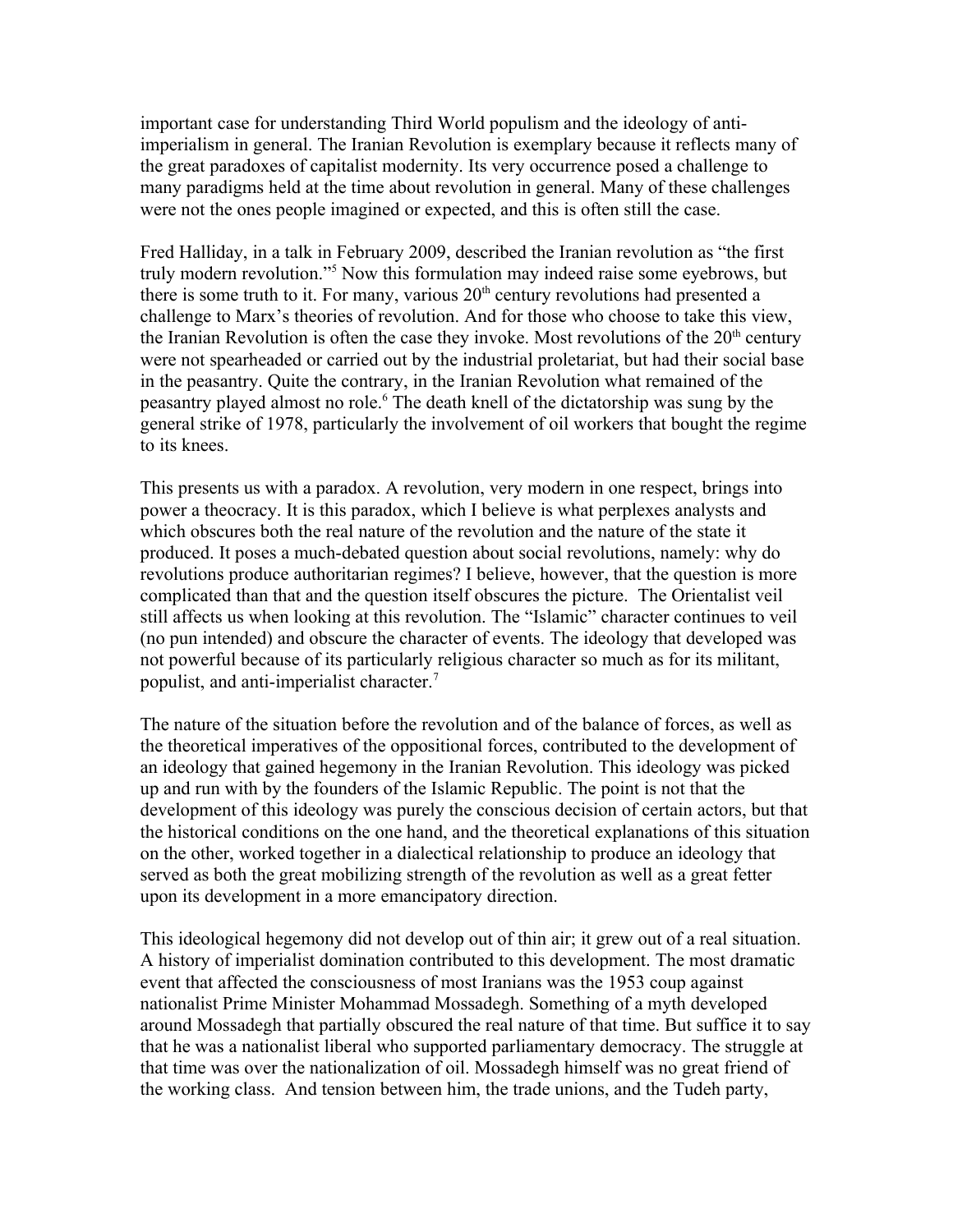which dominated the trade unions, grew. Strikes were banned, and anti-union legislation was enacted. The coup set the tone for the popular imaginary. Mossadegh became a symbol in more ways than one. Most importantly, Mossadegh symbolized the overthrow of a popular leader perceived as struggling for Iran's independence and replaced by the establishment of the shah. The "coup government", as it was called, carried out a wave of repression against the opposition in general, but against the workers movement and above all the Tudeh Party.

This traumatic event really was imprinted into the popular consciousness. It shaped the political discourse of a whole generation. As Hamid Dabashi writes, "28-Mordadism is the central traumatic trope of modern Iranian historiography."[8](#page-10-7)

On the political stage, not just everything that occurred *after* 28 Mordad but even things that have happened *before* it suddenly came together to posit the phenomenon of 28-Mordadism: foreign intervention, colonial domination, imperial arrogance, domestic tyranny, an 'enemy' always lurking behind a corner to come and rob us of our liberties, of the mere possibility of democratic institutions.<sup>[9](#page-10-8)</sup>

The three political and thus ideological forces, if we are to abstract for the sake of clarity, were socialism, nationalism, and political Islam; all contributed to the development of this ideological hegemony, which found its clearest and most resonating expression in an Iranian form of what can best be described as Third World populism. This Third World populism, in turn, found its strongest voice in that developed by the partisans of the Islamic Republican Party. The clerical militants, for a number of reasons, won the battle for hegemony over the course of the revolution. "The traumatic memory of the 1953 coup was very much rekindled and put to effective political use in the most crucial episodes of the nascent Islamic Republic in order to consolidate its fragile foundations."<sup>[10](#page-10-9)</sup>

The Shah's White Revolution, a series of reforms begun in the early 1960s, had dramatically altered traditional social relationships, particularly in the countryside. The Shah's reforms in many ways set the stage for the revolution. "The Pahlavi White Revolution essentially advanced the simultaneous goals of primitive accumulation and capitalist accumulation proper." [11](#page-10-10) The most dramatic policy was that of land reform. Indeed, this was a form of bourgeois revolution from above, intended to prepare Iran for capitalist development. It opened the way for modern agribusiness, mostly US, to move in, thus further incorporating Iran into the imperialist fold. The great landowning estates were divided and distributed among the peasants with little or no technical assistance. This turned the countryside into mainly "small-scale and petty-bourgeois"<sup>[12](#page-10-11)</sup> rural production. The state then worked to promote large-scale capitalist agricultural production. Many of the former peasants sold their lands and moved to the cities. Masses of former peasants flooded the cities looking for work in the state's many construction and industrial projects, while those that stayed worked for agribusinesses as wage earners, making them agricultural proletarians. It is important to keep in mind that all of this took place in essentially a decade. The ranks of the working class swelled.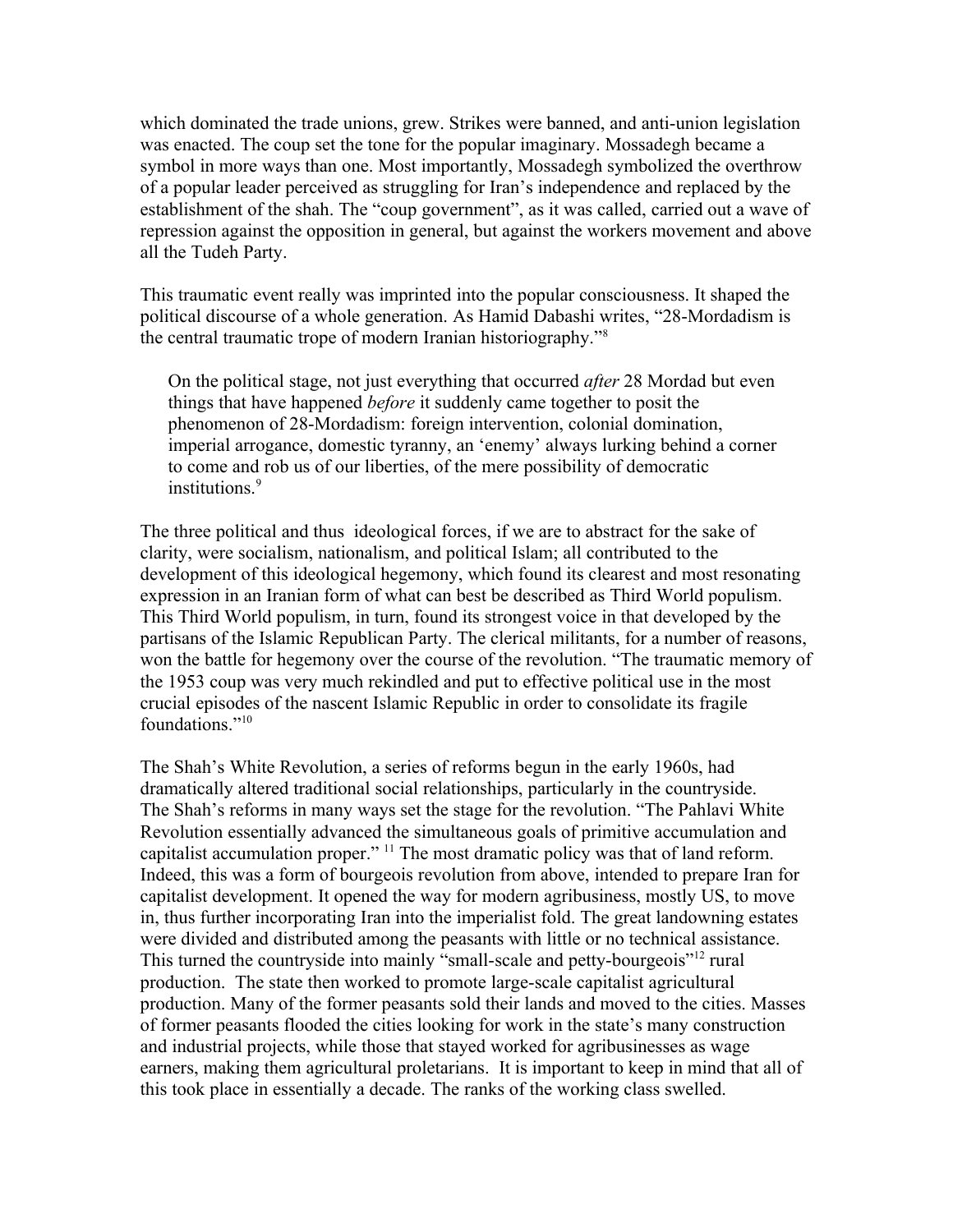Other reforms had their effects as well. New education initiatives, while authoritarian, helped create a modern bureaucracy. The expansion of scholarships and opportunities to study abroad helped in the creation of a modern educated middle class, many of whom, as a result, had become politicized. The enfranchisement of women, including further employment and educational opportunities, also helped in this modernizing development. The regime did not understand, or underestimated the fact that all these policies were creating the material basis for a social revolution. Like all development under capitalism, the results were uneven. As the country as a whole became more developed, the class differences also became greater. Most of the new proletarians that flooded the cities lived a world away from the image of modern Tehran promoted by the state in its tourism brochures.

> Simultaneously the regime used the tremendous oil revenues at its disposal to finance industrialization, and a policy of importsubstitution resulted in rapid expansion of the manufacturing sector and the growth of and urban industrial labour. State policy came to favor large-scale, capital-intensive industry, at the same time that its urban bias and neglect of the countryside were displacing large numbers of peasants. Both 'push' and 'pull' factors—as well as a veritable population explosion—thus contributed to the massive ruralurban migration of the 1960s and 1970s, and to the creation of a pool of immiserated semi-proletarians in major cities, notably Tehran.[13](#page-10-12)

Capitalist development was indeed state-centered. And, alongside the development of this entire modern infrastructure, went the development of the repressive apparatus of the state. The military, but more importantly the domestic security apparatus, became more developed technically and in its ability to gather intelligence. A society was developing with modern class forces coming to the fore in an environment that was becoming more repressive.

Most important to keep in mind is that the main modes of the revolution were what are generally attributed to modern forms of mass political struggle. Street demonstrations, some of the largest in history, strikes and factory occupations were the main modes of struggle during the course of the revolution. The players in the Iranian Revolution, then, were from what are considered modern classes: students, industrial workers, civil servants, writers/journalists, etc. Elements of the traditional society participated, but their role at first glance can be quite deceptive at first glance. These elements included the clergy and the bazaaris, or traditional merchant class. They may, on a more superficial level, be seen as a residue of the past, but they were very early on incorporated into the capitalist fold. This is evident by their modes of political struggle, which took a very modern form. A proper discussion of the role of the bazaar in the economic and political life of modern Iran is too lengthy to be taken up here, but it nonetheless needs to be touched upon. The bazaaris resemble what may be called the national bourgeois class. They, like the clergy, historically enjoy some autonomy vis-à-vis the state, and have risen to political action when this autonomy has been threatened. But this class is by no means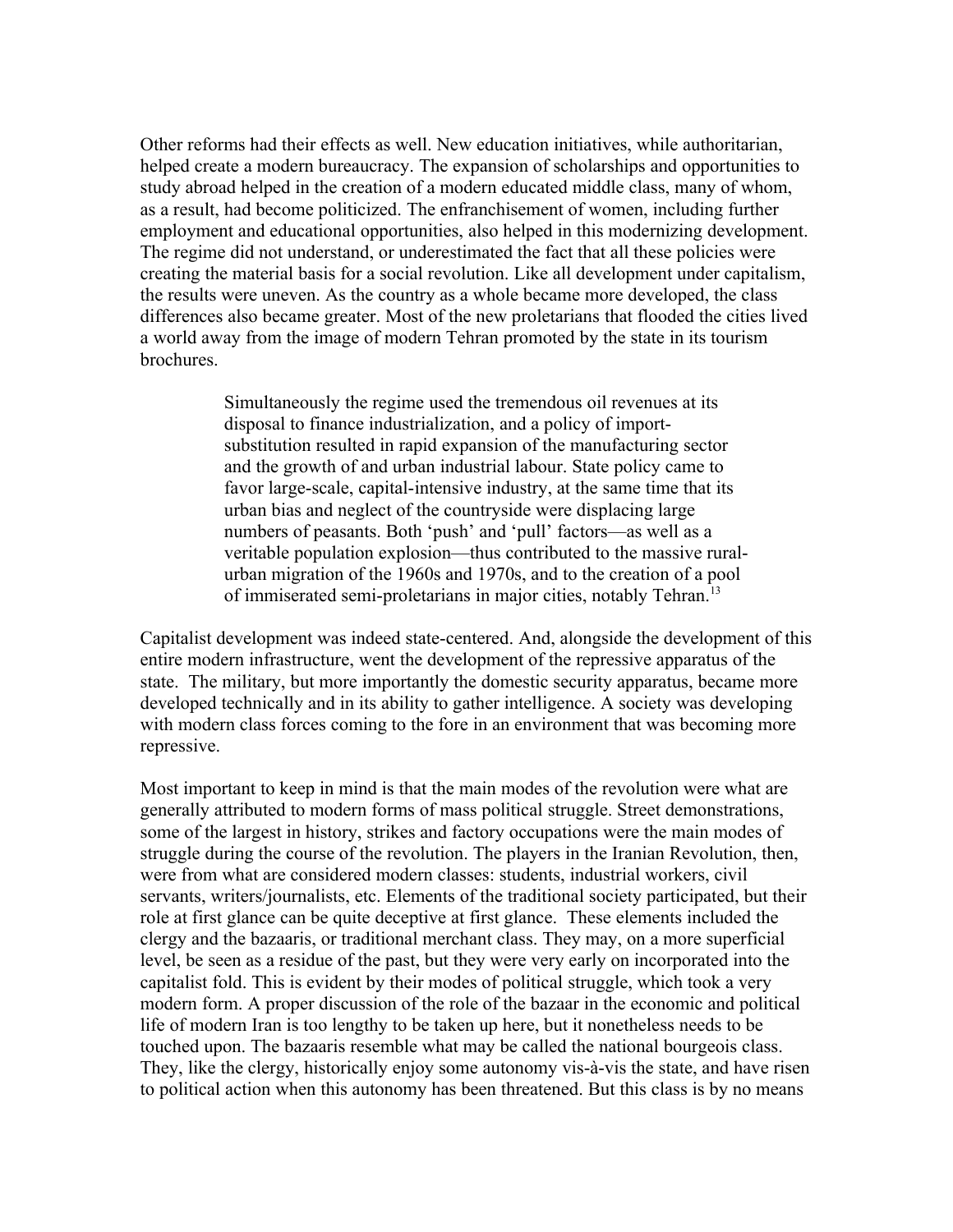homogeneous economically or politically. This is the case both before and after the Revolution<sup>[14](#page-10-13)</sup>

The Pahlavi state's growth and increasing strength saw it begin to exert its control over this sector, as well as that of the clergy. The state began to impose regulations on the bazaar such as foreign exchange regulations. It also provided competition to the bazaar commercially by building modern retail stores and shopping centers. Like all other dominant social classes, including landowners and clergy (these three elements often overlap) the state had a policy of attempting to incorporate as well as dominate. Those that it could get to go along with the project were included and often benefited from this relationship, but the state was always keen to show its greater hand. In the mid-1970s, growing inflation, largely a result of the pumping of petro-dollars into the economy, was blamed on the bazaar. These were just some factors that helped develop the opposition of the bazaar. This added to the dissent, where the state was seen as benefiting 'western' business interests at the expense of the national marketplace. The opposition of the national bourgeoisie only added to the anti-imperialist dimension of the opposition.

The clergy had a somewhat similar relationship with the new state. It is by no means a homogeneous element. Some of the clergy benefited from a relationship with the Pahlavi state. These benefits included financial and political influence. But this was not the case for all, and much of the clergy began to resent their receding autonomy as well as what was seen as the "anti-national" aspect of the regime.

The cries of opposition from various elements of Iranian society developed more and more a similar 'national' or 'popular' voice, one that stood for national independence against the 'west.' Although the state was becoming more alienated from any social base and the opposition was finding more and more unity, it was not always understood that the interests of these various forces were not identical. The anti-imperialist nature of the opposition obscured this reality.

> In terms of an individual, the common enemy was Muhammad Reza Shah Pahlavi. In terms of class, the enemy was the "comprador bourgeoisie," that is, a bourgeoisie reliant on capital and power emanating from the centers of world capitalism, and serving as their extension in the peripheral country.<sup>[15](#page-10-14)</sup>

The left was essentially disarmed theoretically by the fact that it confronted a new state formation that was both anti-imperialist and reactionary. It was placed in a position of forcing the issue by attempting to prove that the Islamic Republic was indeed still tied to imperialism, and not truly revolutionary. On the other side of the coin, the left was stuck either fully supporting the regime, as in the case of the Tudeh party, or offering "critical support" pending socialist revolution, as some of the Trotskyist organizations did. I do not mean to insinuate that there were absolutely no left organizations that offered a different analysis, as there indeed were. But the more significant point is what had the influence on the street. The ideology of anti-imperialism was indeed the hegemonic discourse on the street, and this is much more significant in the final analysis than a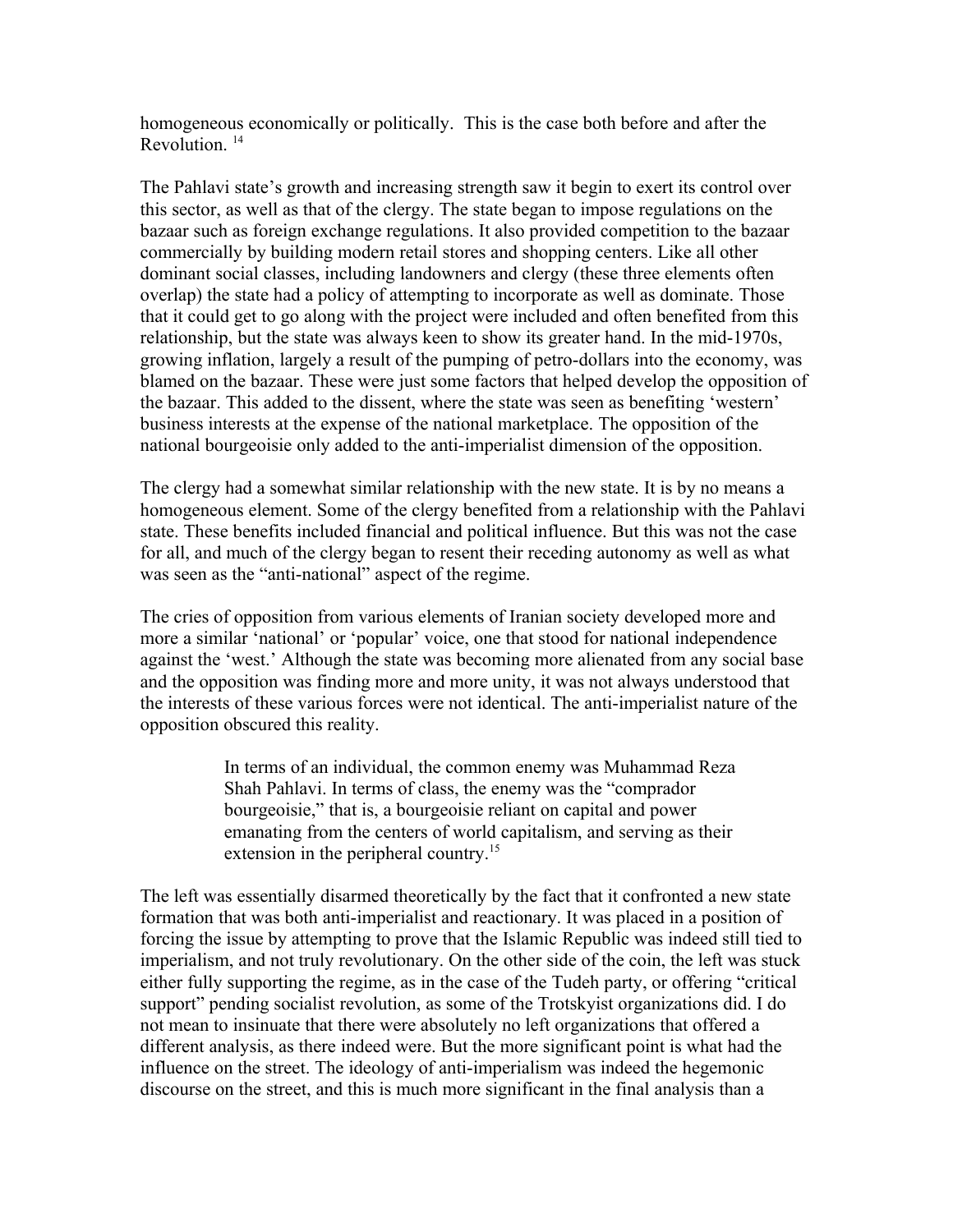proper analysis by a small number of left sects. The majority of left organizations were stuck banging their fist against a wall, attempting (if they were critical), to prove that the Islamic regime was still a puppet of imperialism; the uncritical supporters were attempting to prove that the regime was revolutionary and progressive because of its antiimperialist credentials. This specter of 1953, or the flag of its anti-imperialist credentials, emerged most spectacularly in the taking of the American embassy in 1979. This was a great propaganda victory for the new regime.

Let us fast forward to our current period. The latest outburst of resistance since the June 2009 elections is a manifestation of many developments since the revolution. After the war with Iraq ended in 1988, a period of post-war reconstruction began. This centered on a policy of economic liberalization. The radical-populist rhetoric was momentarily toned down for a more pragmatic approach that favored privatization as a development strategy. This again created a social base that would later develop into an antagonistic force within the republic. There was an economic boom that created many millionaires, but also a generation of educated youth that were coming of age and becoming politicized once again. This also meant not only a whole generation of young workers entering the industrial workforce, whose job prospects were becoming more uncertain, but also a new modern and technical workforce. During the period of the liberal-reformist president Muhammad Khatami, the three social movements that have shown to be a force came on the scene; the student movement, the women's movement, and the labor movement.<sup>[16](#page-10-15)</sup>

The period of (very) relative political liberalization offered an opportunity for greater open organizing. The limits of the new liberalization were tested, and the state showed its hand during the student riots of 1999. Labor as an organized force has emerged since 2004, when striking copper workers in Khatoonabad were attacked by the local gendarmerie.<sup>[17](#page-10-16)</sup> Since then, there have been a series of militant strike actions as well as coordination and organization among different sectors of workers coming together as a class. The most publicized of these was perhaps the struggle of city transit workers, in particular bus drivers, whose strike actions and organizing efforts were met with severe repression.[18](#page-10-17) But militant activity has also taken place, and still continues, among automobile workers at the Iran Khodro plant, the largest automobile plant in the region. Another important sector has been public school teachers. They succeeded in shutting down a large number of schools during a strike over lack of pay in 2004.[19](#page-10-18) Industrial proletarians make up about  $7.5^{20}$  $7.5^{20}$  $7.5^{20}$  out of about 70 million people in Iran. This does not include much of the technical and service, or "white collar" forms of employment that make up a large part of the Iranian workforce. This needs to be factored with a 20% unemployment rate (the conservative estimate.) Taking into account a changing proletariat, we can see that there is a force much greater than 10% of the populace. We are faced, much like here in the US, with a young, highly skilled, technically advanced workforce. But when this force leaves the university and enters the ranks of the proletariat, there is no prospect waiting. There are more workers than positions. This is true not just of the "white collar" sector, but also for industrial workers, but for different reasons. Regardless, a precarious position awaits much of the population. The situation affecting a nineteen year old in Tehran is quite similar in many ways to that of her contemporary in Athens, Cairo or Paris. And we see the explosions taking place.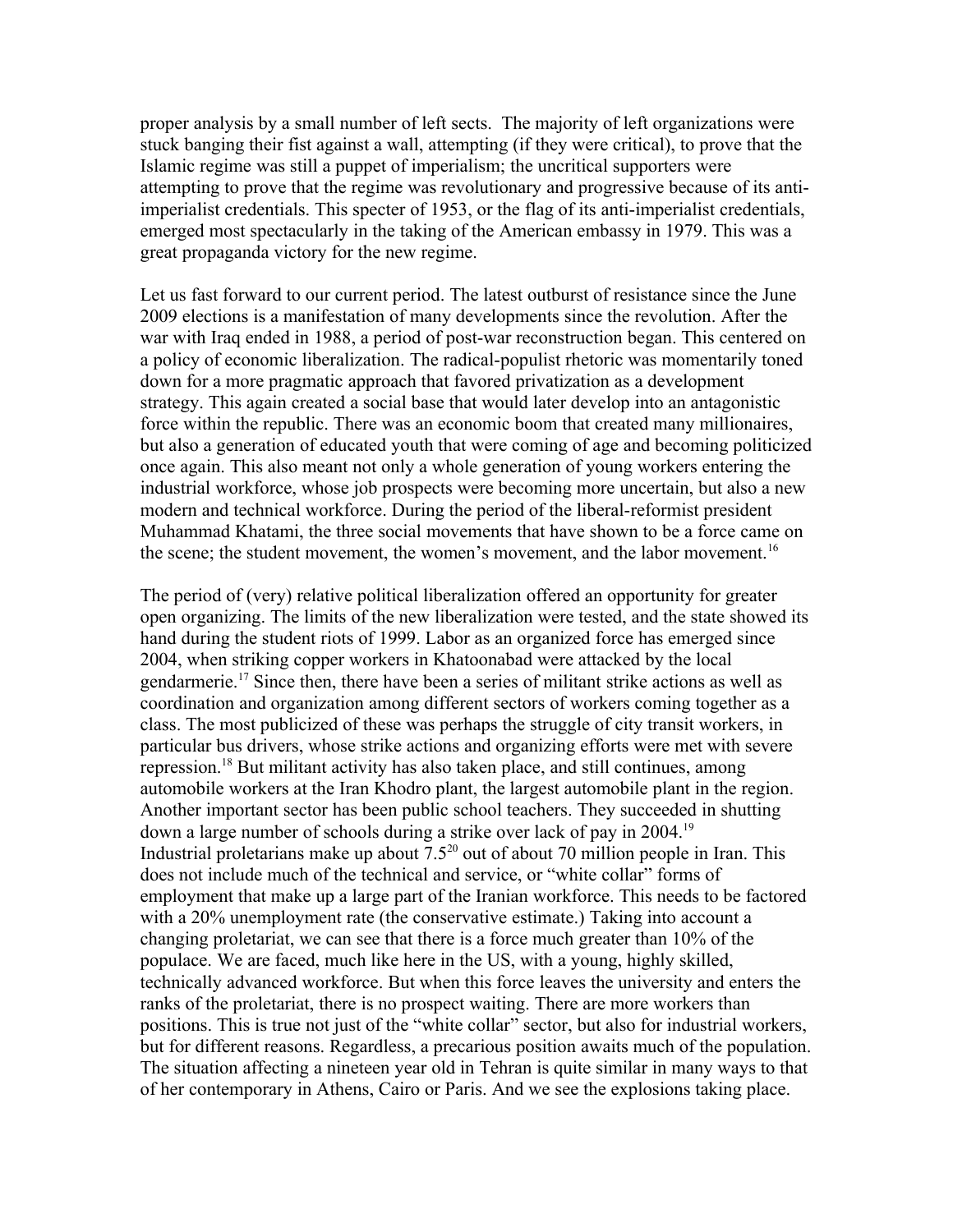The alienation, so commonplace, is not one that can be quelled by the emotional rhetoric of national independence.

One of the dramatic outcomes is that the paradigm of anti-imperialism, particularly what Dabashi calls the paradigm of "28-mordadism", has indeed exhausted itself. An entire generation born during or after the 1979 Revolution has developed within an Islamic Republic preaching self-sufficiency, independence, and an "anti-west" discourse from every channel. The issue of national independence, which plagued their parents' or even more so their grandparents' generation, seems like a relic of the past, and its only ideological function today is to cover up the real contradictions affecting people's lives on a daily basis. This is true not only for young educated students and intellectual workers, but also for the industrial working class, which is vital to any social revolution. The experience, especially of those who were active worker-militants during the revolution, has taught them valuable lessons. Their inability to accept what is farcical today and which proved tragic to them yesterday does not only undermine the populism of Ahmadinejad. It is also a vaccine against the appeals by the liberal reform candidates of the opposition. The working class in Iran today, especially since 2004, has been increasingly active and militant, with strikes, sit-ins, demonstrations, and occupations a regular occurrence.<sup>[21](#page-10-20)</sup> But some worker-militants still keep a certain distance from the liberal-reform elements of the opposition. Is this because they are leaning towards the populism of Ahmadinejad? Not in the least. As we have seen in many of the communiqués from the militant worker syndicates before and after the election, they don't support any candidate, but at the same time do support the struggle for democracy. This is an important distinction.

If the working class is not rushing into either camp, this is not in spite of their classconsciousness, but exactly *because* of their class-consciousness. The working class, in particular those workers that were active during the revolution, have learned the lessons of the past. They lived through the tragedy of the revolution, as well as the reformists' attempts to appeal to the people. "The June 2009 presidential election marks an epistemic exhaustion of 28-Mordadism, when the paradigm has finally conjugated ad nauseam.<sup>"[22](#page-11-0)</sup> As was mentioned early in this essay, it is important to distinguish between an analysis of imperialism and the struggle against it, and the ideology of anti-imperialism, which is a particular historical manifestation. This critique should not imply that there is no such thing as imperialism, or that it is of a bygone era of capitalism. Nor is it out of the question that this ideology could be resurrected. But it does influence our understanding of imperialism, or more precisely global capitalism (a redundant term because capital has always been global, yet it is important always to emphasize its global character) as well as of the character of the struggle against it. So what is the outcome of the death of this ideology? The most important outcome of the negation of the ideological fetter of antiimperialism is its positive supersession. But, as usual, this supersession is only a potential. The end of anti-imperialist ideology, in this particular case the "end of 28 mordadism", offers a *potential* space, an opening, through a new understanding of the situation, as well as a new understanding of revolutionary subjectivity becomes possible. The recent uprisings are the clearest historical example of the potential overcoming of the binary between east and west, us and our other (whether this "other" is the Islamic world,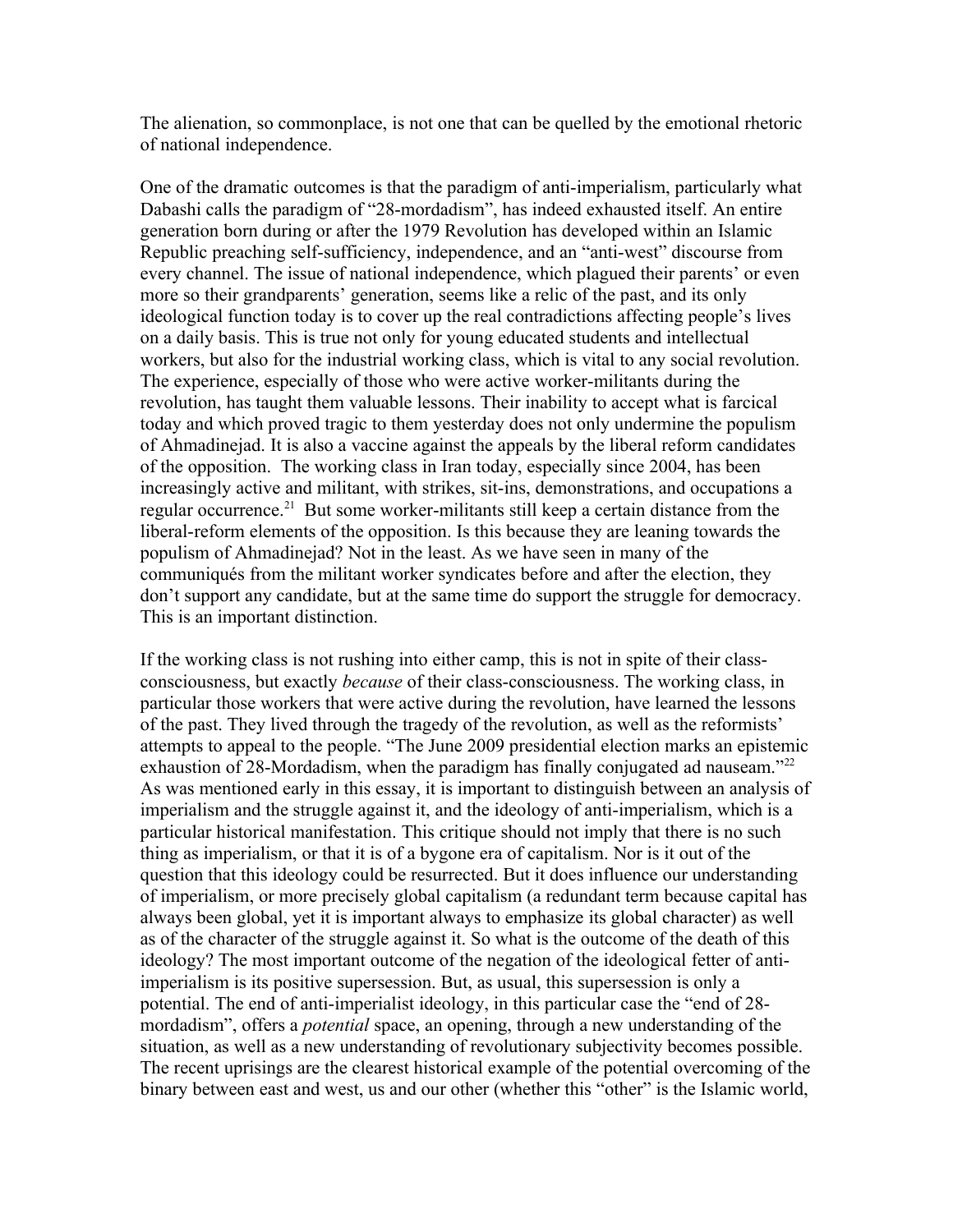or Iran, or Cuba, or whether it is the "west," however we may interpret the term). It is this negative space through which a new positive may be created but not finished, always in a process of formation and creation. In this space, new conceptions of revolutionary subjectivity offer us something new, through which a new universal can be created--one which is the product of collective human struggle, the antithesis to the universalism of capitalist modernity. "The end of 28-mordadism does not of course mean the end of imperial interventions in the historical destiny of nations. It simply means that now there is a renewed and level playing field on which to think and act in postcolonial terms."[23](#page-11-1)

The Iranian Revolution, and the anti-imperialist ideology that corresponded to its rise and demise, was indeed a tragedy from the perspective of proletarian revolution; to hold such an ideology today is indeed farcical. It no longer revolutionary, as we have tried to show (and it is doubtful that it ever was); it today serves nothing but reaction. It does nothing but bring workers, students, and women's organizations into an illusory harmony with those who maintain their oppression and exploitation. If this ideological position once served an emancipatory potential, it is today nothing less than utopian and reactionary.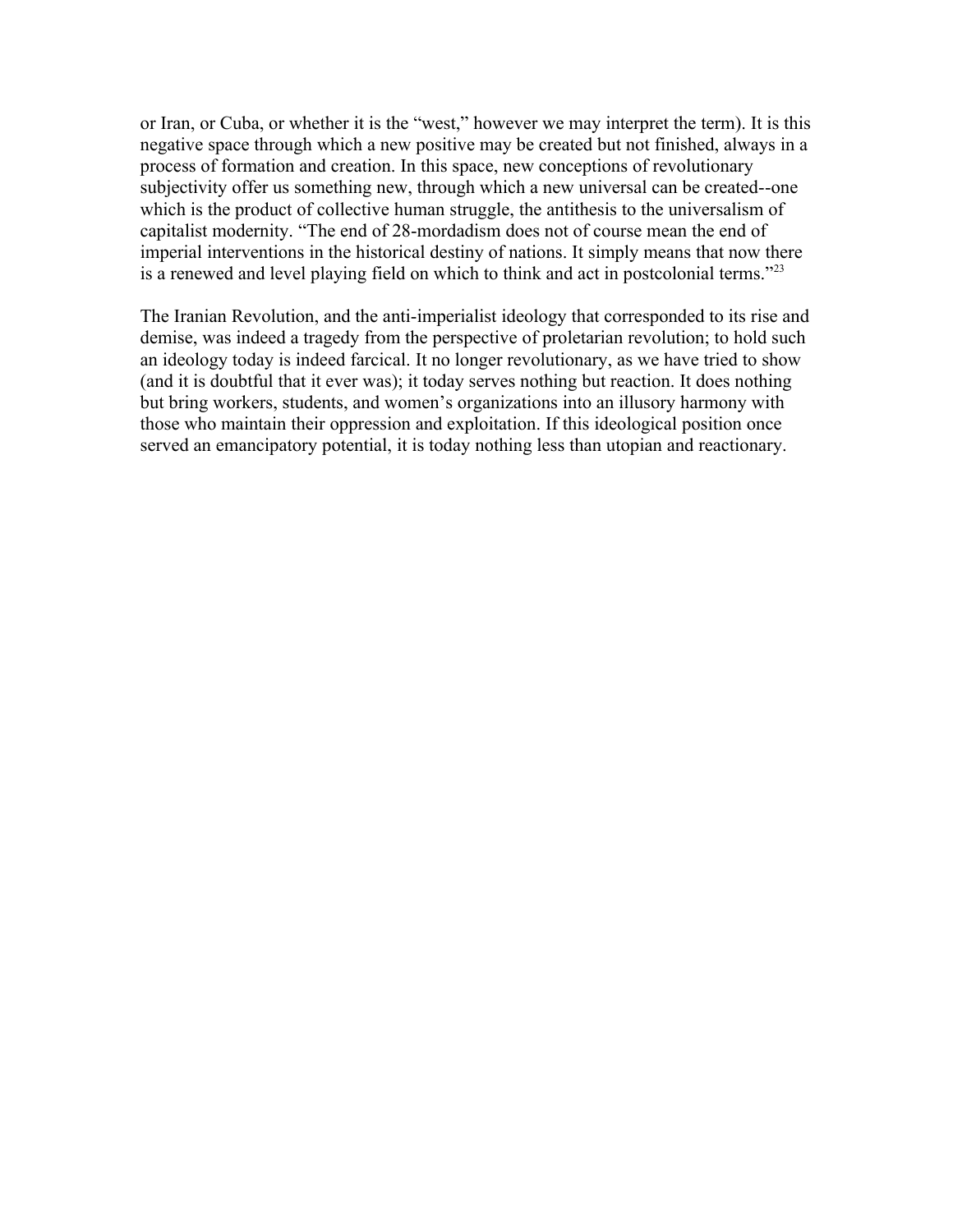<span id="page-10-0"></span><sup>1</sup> Val Moghadam, "Socialism or Anti-imperialism? The Left and Revolution in Iran" *New Left Review* (1987)

<span id="page-10-1"></span>2 Assef Bayat, "Shariati and Marx: A Critique of an 'Islamic' Critique of Marxism" *Alif*. Issue 10 , Pg. 16 (1990)

<span id="page-10-2"></span><sup>3</sup> Ibid., Pg. 17

<span id="page-10-3"></span><sup>4</sup> The clearest expression of this farce lately was the last time President Ahmadinejad came to New York to attend the United Nations he met with a number of "leftists" so they could express their solidarity. See "US Progressives Meet with Ahmadinejad."

[http://www.fightbacknews.org/2010/9/23/us-progressives-meet-iranian-president-mahmoud](http://www.fightbacknews.org/2010/9/23/us-progressives-meet-iranian-president-mahmoud-ahmadinejad)[ahmadinejad.](http://www.fightbacknews.org/2010/9/23/us-progressives-meet-iranian-president-mahmoud-ahmadinejad) Since then there have been other expressions of this farce such as their support for the Qaddafi regime.

<span id="page-10-4"></span><sup>5</sup> See "The Islamic Republic of Iran After 30 Years", a lecture at the London School of Economics, February 23, 2009.

<http://www2.lse.ac.uk/PublicEvents/events/2008/20081203t1525z001.aspx>

<span id="page-10-5"></span><sup>6</sup> The great exception to this was the land occupation and formation of a peasant council in the Turkoman Sahra region, which was swiftly dismantled during the establishment of the Islamic Republic. This was indeed was one of the early important conflicts between the left and the new regime, as well as within the left itself. See Maziar Behrooz, *Rebels With a Cause: The Failure of the Left in Iran*. I.B. Tauris, 2000. Pg. 109

<span id="page-10-6"></span><sup>7</sup> For the best analysis of the ideological dimension of the Islamic Republic see Ervand Abrahamian *Khomeinism: Essays on the Islamic Republic.*

<span id="page-10-8"></span><span id="page-10-7"></span>8 Hamid Dabashi, *Iran, the Green Movement and the USA: The Fox and the Paradox*, Pg. 92 <sup>9</sup> Ibid., Pg. 93

<span id="page-10-9"></span><sup>10</sup> Ibid., Pg. 94

<span id="page-10-10"></span><sup>11</sup> Moghadam, Pg. 10

<span id="page-10-11"></span> $12$  Ibid., Pg. 11

<span id="page-10-12"></span> $13$  Ibid., Pg. 11

<span id="page-10-13"></span><sup>14</sup> "If the assembly line, or the coal mine, is the historically ideal space for the fostering of proletarian class consciousness – workers being densely packed together, in perpetual communication with each other and forced by material necessity to develop a dense of fellowship – then the bazaar is the equivalent for the petty bourgeoisie…But the bazaar stretches beyond the confines of this class category." Shora Esmailian and Andreas Malm, *Iran on the Brink: Rising Workers & Threats of War*. 2007, Pluto Press. Pg. 28

<span id="page-10-14"></span><sup>15</sup> Ibid., Pg. 26

<span id="page-10-15"></span><sup>16</sup> It should be stated that these three movements overlap and are not so easily abstracted from each other, particularly in the post-June 2009 election period.

<span id="page-10-16"></span> $17$  Iran in the Brink, Pg. 71

<span id="page-10-17"></span><sup>18</sup> Their union leader, Mansoor Ossanlou, is currently in Evin prison.

<span id="page-10-18"></span><sup>19</sup> A third of all teachers participated in the strike. See Esmailian, Malm, Pg. 74-77. The Iran Khodro actions began in 2004 as well and have continued. This plant has been referred to as the "Detroit of the Middle East," and its workers are known for their militancy and class-consciousness but this is counteracted by tactics such as temporary contracts and threat of sack as well as blatant repression. During the protests of June 2009 the workers staged a work slowdown in protest of the repression and in solidarity with the popular movement. http://narcosphere.narconews.com/thefield/iran-khodro-autoworkers-begin-work-slowdown-protest-regime

<span id="page-10-19"></span><sup>20</sup> International Labour Organization. Statistic from 2008 http://amar.sci.org.ir/Detail.aspx? Ln=E&no=98515&S=TP

<span id="page-10-20"></span> $21$  For the most comprehensive report of worker activity in Iran under the Islamic Republic, in